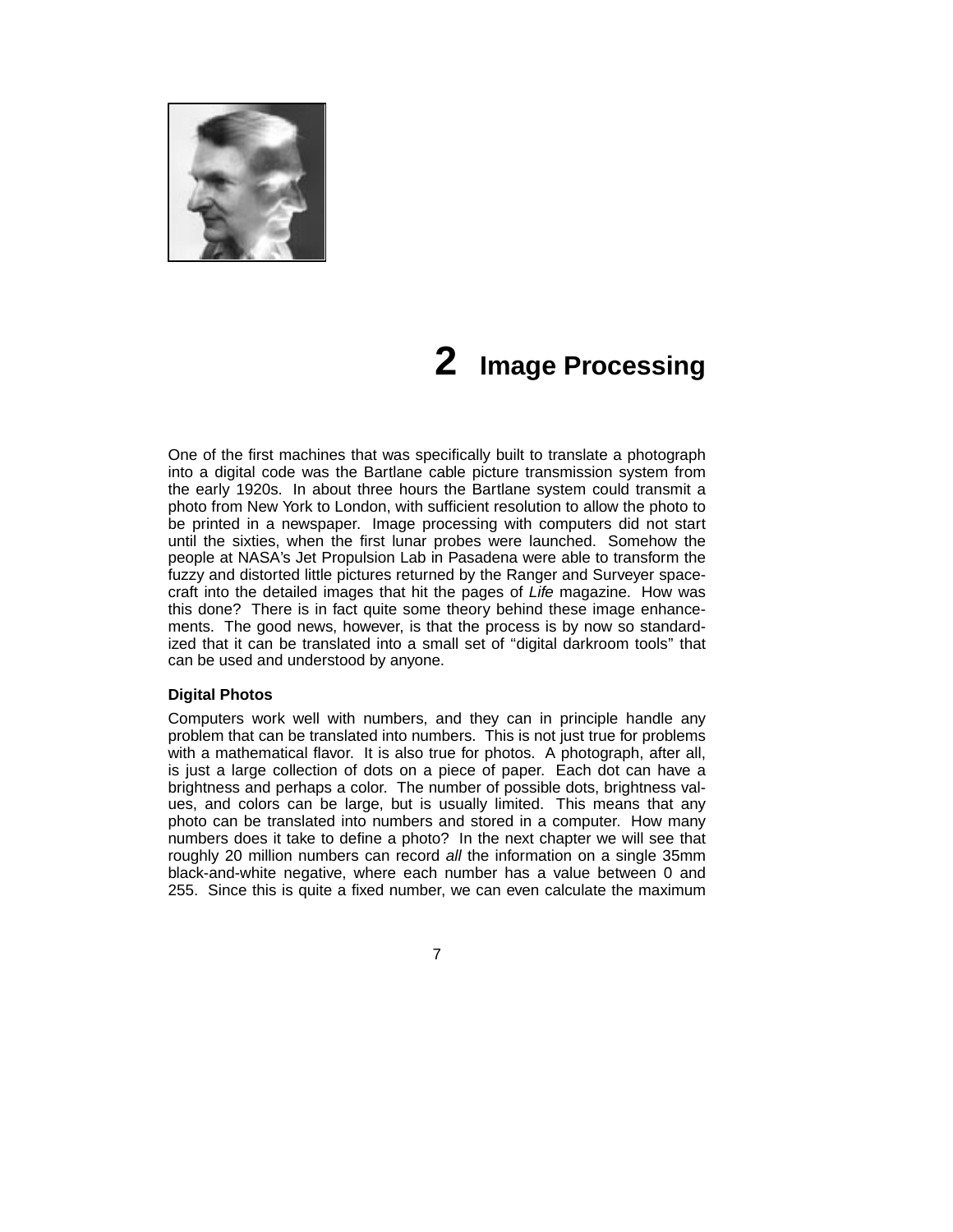number of different pictures that can be made on a 35mm negative. It is estimated that all photographers, amateur and professional together, take about 10 billion or  $10^{10}$  pictures per year. The maximum possible number of pictures is 256<sup>20,000,000</sup>. At our current rate, then, we will not run out of things to photograph for another  $10^{48,164,799}$  years, give or take a few.

It is actually remarkable that we can translate (digitize) a photograph, any photograph, into a set of numbers without losing information. The numbers are much like a negative: at any time they can be used to recreate the original image. But better still, these digital negatives are much easier to store. They do not age or fade, and they can be manipulated just as easily in a computer as real negatives can be manipulated in a darkroom. It is not unlikely that within the next ten years the conventional camera we all use today will be replaced by a *digital* camera that takes photos on a floppy disk that is "processed" in a normal personal computer with the type of software presented in this book. The photos can be shown on a television set or printed with a highresolution film printer that may someday be as standard as the dot matrix printer of a personal computer today.

There are signs that this development is under way. Equipment for image recording and replay has over the years become smaller and smaller, so much so that the difference in size between the latest video "camcorders" and a normal SLR (single-lens reflex) photo camera has become almost negligible. In the fall of 1986 companies such as RCA, Hitachi, NEC, and Toshiba introduced the first digital video recorders that internally sample and digitize video images. So far, the digital capabilities of these recorders are used mostly for special effects such as high-quality freeze frame, slow motion, and "insert pictures" (a second video image inserted in the corner of the screen). The move, however, is in the direction of a completely digital video system, and with that it will become very easy to hook up a video recorder to a computer and capture video images on a computer disk.

## **Digital Cameras**

Digital SLR cameras have been in development for almost ten years. It first became possible to build these cameras with the availability of large CCD arrays. The CCD or charge-coupled device was invented by Willard S. Boyle and George E. Smith at Bell Labs in the early 1970s (the patent is dated December 31, 1974). It works much like a photocell, translating brightness values into electrical signals. By packing thousands of these CCD elements onto a chip, a solid-state image sensor can be constructed that can almost instantly sample an image and encode it into an electrical or even a digital signal. The first application of the CCD image sensors was in solid-state video and television cameras. The resolution of the image sensor depends trivially on the number of CCD elements in the array. The largest CCD device currently available is a 2048×2048 array made by Tektronix, Inc. It measures 2.5 inches square, which makes it also the largest integrated circuit made to date.

The CCD image sensors have a number of important advantages over other types of photo detectors, and even over conventional photographic film. First,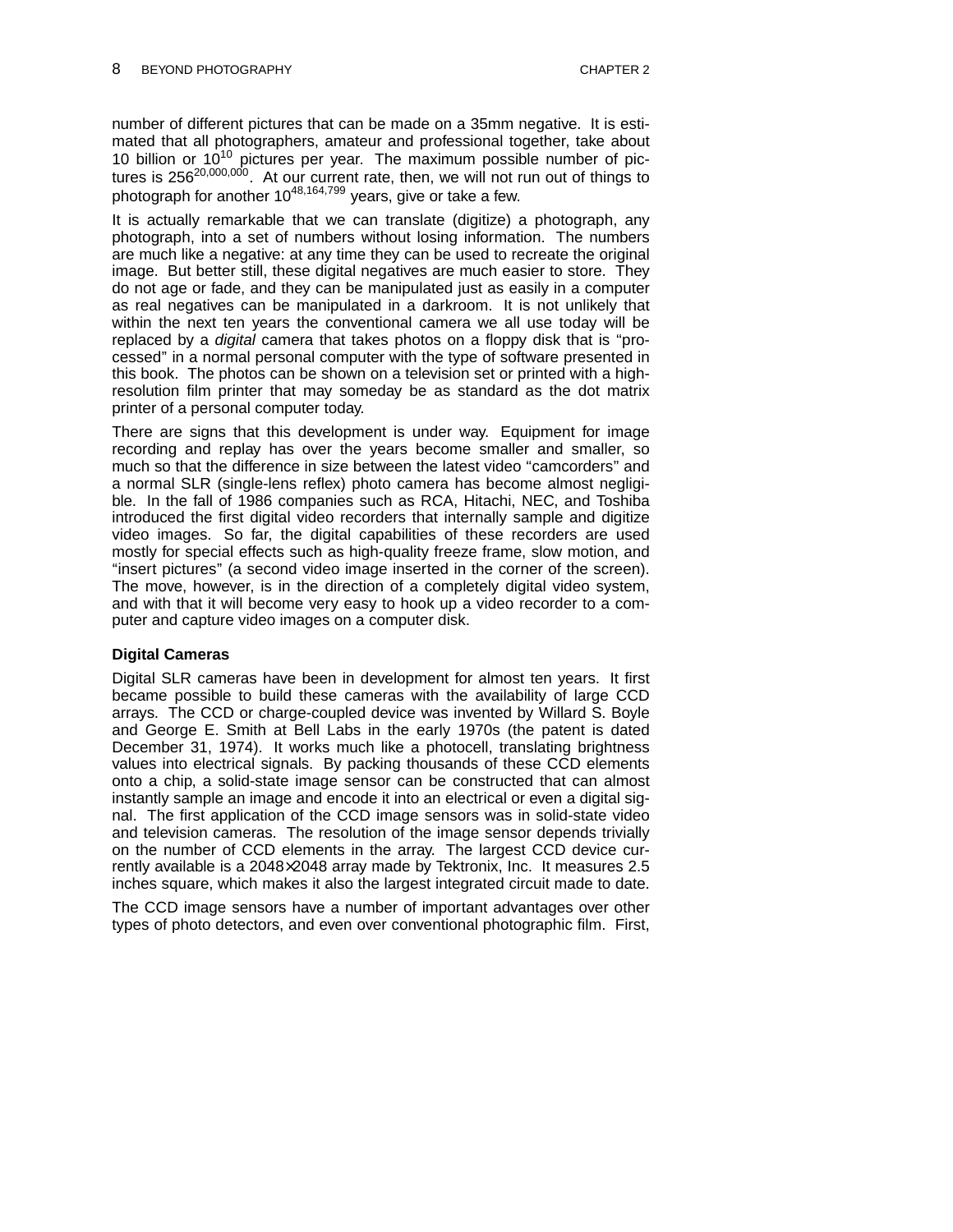they have a much higher quantum efficiency, that is, they are more sensitive to light. They also have a superior linearity and a large dynamic range, which means that there is a simple fixed relation between the brightness of an image and the response of a CCD element for a wide range of brightness values. Finally, the CCD sensors produce a high-quality and stable signal, with very little noise. They have, in fact, only one real disadvantage. The larger cells are still hard to make and are therefore expensive.



Willard S. Boyle (I.) and George E. Smith Demonstration of the First CCD Camera in Dec. 1974

The first truly digital cameras for making photographs have yet to be built. Kodak's subsidiary Videk has developed a high-resolution black-and-white CCD camera, named the Megaplus, that comes close to such a general purpose digital camera. The camera is built around a 1340×1037 dot image sensor and produces digital output. So far, though, the Megaplus camera has no independent image storage capability; it is meant to be used as a scanner with a fixed connection to a personal computer. The first version being marketed by Videk is also quite expensive (over \$10,000). It has, however, all the features of a serious forerunner of the digital camera of the future.

A low-resolution alternative to a fully digital camera is already available today: the still video camera. It has a CCD image sensor, it records photos on floppy disk instead of film, and in fact the only difference from a real digital camera is that it is based on video technology rather than computer technology. Let us look in a little more detail at some of these cameras, though it is good to keep in mind that they cannot compete with the price and resolution of conventional photo cameras and films just yet.

#### **Still Video Cameras**

Several large companies, most notably Canon, Fuji, Kodak, and Sony, have developed, or are in the process of developing, a new generation of SLR photo cameras using CCD image sensors and video technology. In 1980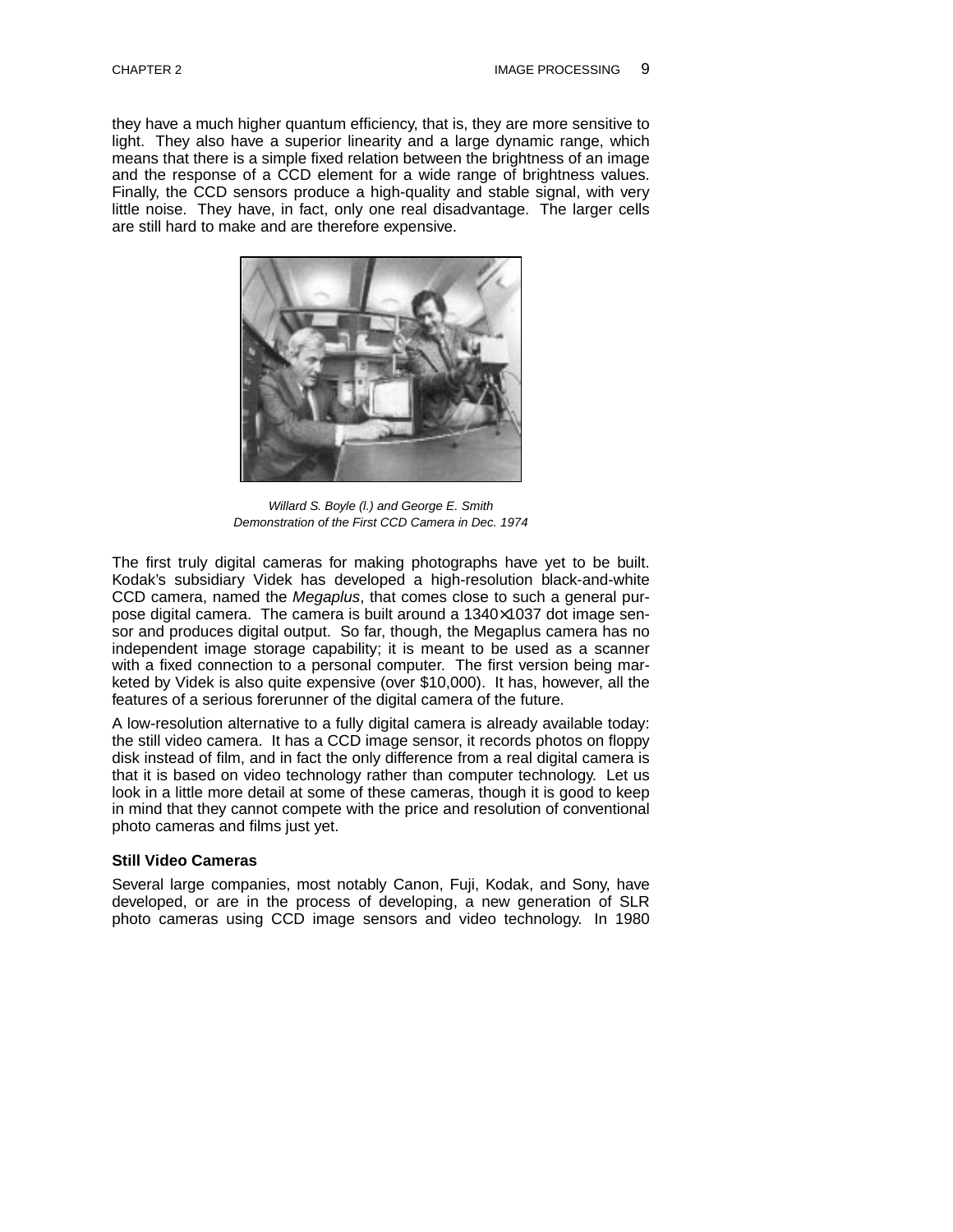Sony demonstrated the first "still video image" camera, the Mavica, at the Photokina in Germany. Canon soon followed with a still video camera called the RC-701. An experimental version was tested in practice during the Los Angeles Olympic Games in 1984. In May 1986 Canon announced it as a commercial product, and with that it became the first such camera actually being sold. Sony began marketing the Mavica camera in October 1987. Kodak followed with a prototype still video camera in the first half of 1988.



The Canon RC-701

Shown above is a picture of Canon's RC-701 camera. It looks like a normal SLR photo camera, it has all the same controls, but it takes photos on a floppy disk instead of on a film. All main companies are working on a line of products to support the new still video imaging systems. Canon, Sony, and Kodak all have developed still video recorders and players that accept the new photo floppy disks. All three companies also have developed still video image printer systems for producing hardcopy output.

The floppy disk format for the still video cameras has been standardized among the major companies. The roll-film of the future is a small  $2\times2$  inch floppy disk that can store up to 50 color photos. To ease the transfer of images to and from video recorders, the photos are stored in video format, not in digital form. An immediate consequence of this choice is that the resolution of the still video cameras is rather crude. The CCD image sensor in the cameras is capable of recording approximately 780×490 dots per image. The effective resolution of a video image, however, is typically not higher than 480 dots per line and 480 lines per image. To make matters worse, the Canon still video camera records only one of the two "fields" that make up a video frame, e.g., only the odd-numbered lines of the picture. This reduces the effective resolution of the pictures to about 480×240 dots per image. The Kodak prototype camera and the Sony Mavica camera do not have this restriction, but also the resolution of a full video frame is still a far cry from the roughly 4000×3000 dots of a conventional film.

The reason for this poor resolution is clearly not in the cameras but in the recording format chosen and its origin in video technology. To compete with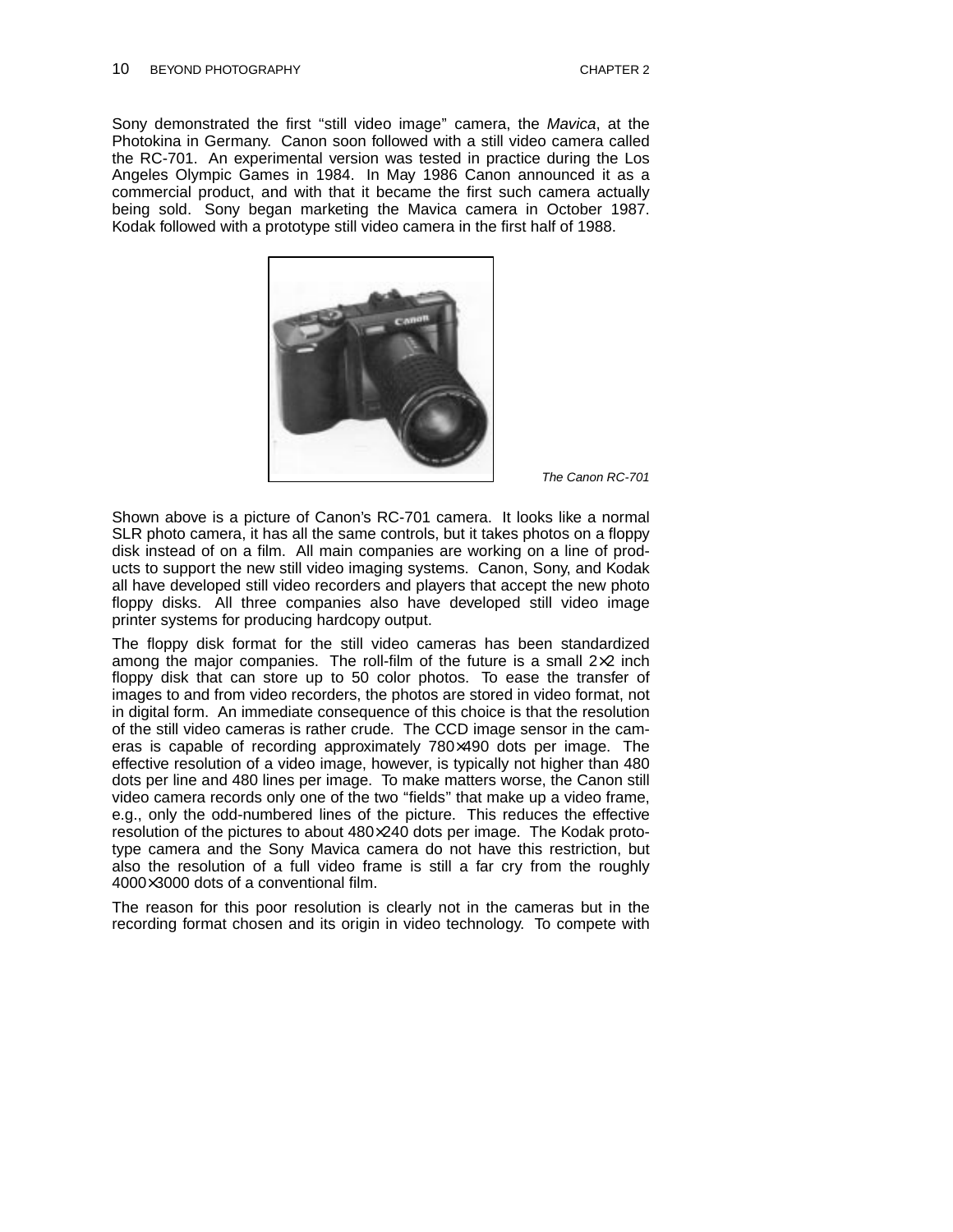conventional films the resolution of the new cameras will have to get at least 5 times higher, and the price will have to get at least that much lower. There is, however, reason to believe that this can and will happen. One possibility is that the next generation of digital cameras will use truly digital storage of data on miniature floppy disks that can be read directly by a personal computer. The other possibility is the adoption, at least for digital photography, of the new high-definition television standard (HDTV) that has, quite independently, also been in preparation for several years. The HDTV standard would double the resolution of television and video images. Below we will talk a little more about the type of equipment that is available for digital photography right now.

#### **Scanners and Digitizers**

The simplest method to digitize a photograph is to send it to a graphics lab that has good scanning equipment. For a modest fee, say between \$10 and \$15, they will digitize a print or a slide and provide you with a floppy disk or a computer tape in the format you specify.

Another possibility is to buy a graphics board for the specific personal computer that you own (e.g., one of the TARGA boards for the AT&T personal computers). Most graphics boards have a frame-grabbing capability, that is, they have a video input port that allows you to digitize video frames directly from a video recorder or video camera. The resolution will be lower than what you can get from a good scanner, but the convenience of having your own digitizer on line will be a definite plus.

By far the best method is, of course, to purchase your own photo-scanner or digitizer. For not too much money you can buy small, low-resolution scanners that connect directly to a personal computer. They are advertised in many popular journals, such as Byte magazine. Commercially available high-resolution scanners range in price from a few hundred to a few hundred thousand dollars. As can be expected, the more money you spend, the better scanner you can buy. A good scanner that connects to an IBM PC or an Apple Macintosh, for instance, is the SpectraFax 200, made by the SpectraFax Corporation, in Naples, Florida. The scanner can digitize  $8\times10$  inch color prints at 200 dots per inch, and costs about \$4000.

The scanner that was used to digitize photos for this book costs about \$30,000. It can scan both opaque and transparent images (i.e., both prints and negatives) at up to 750 dots per inch (8 bits per dot) over an image area of maximally 8×10 inches. It is sold by Imagitex Inc., in Nashua, New Hampshire.

Most digitizers of this type hold a single array of photo cells or CCD elements that can be moved mechanically along the length of a picture. Line by line the picture can then be scanned, with a resolution that is determined by the number of cells in the array. The electrical characteristics of the photo cell change under the influence of the light that falls on it. The scanner obtains a reading from each cell in the array that corresponds to the brightness of the image at the precise spot within the image that was focused on the cell. The cheaper scanners have fewer cells in the array and a smaller range of brightness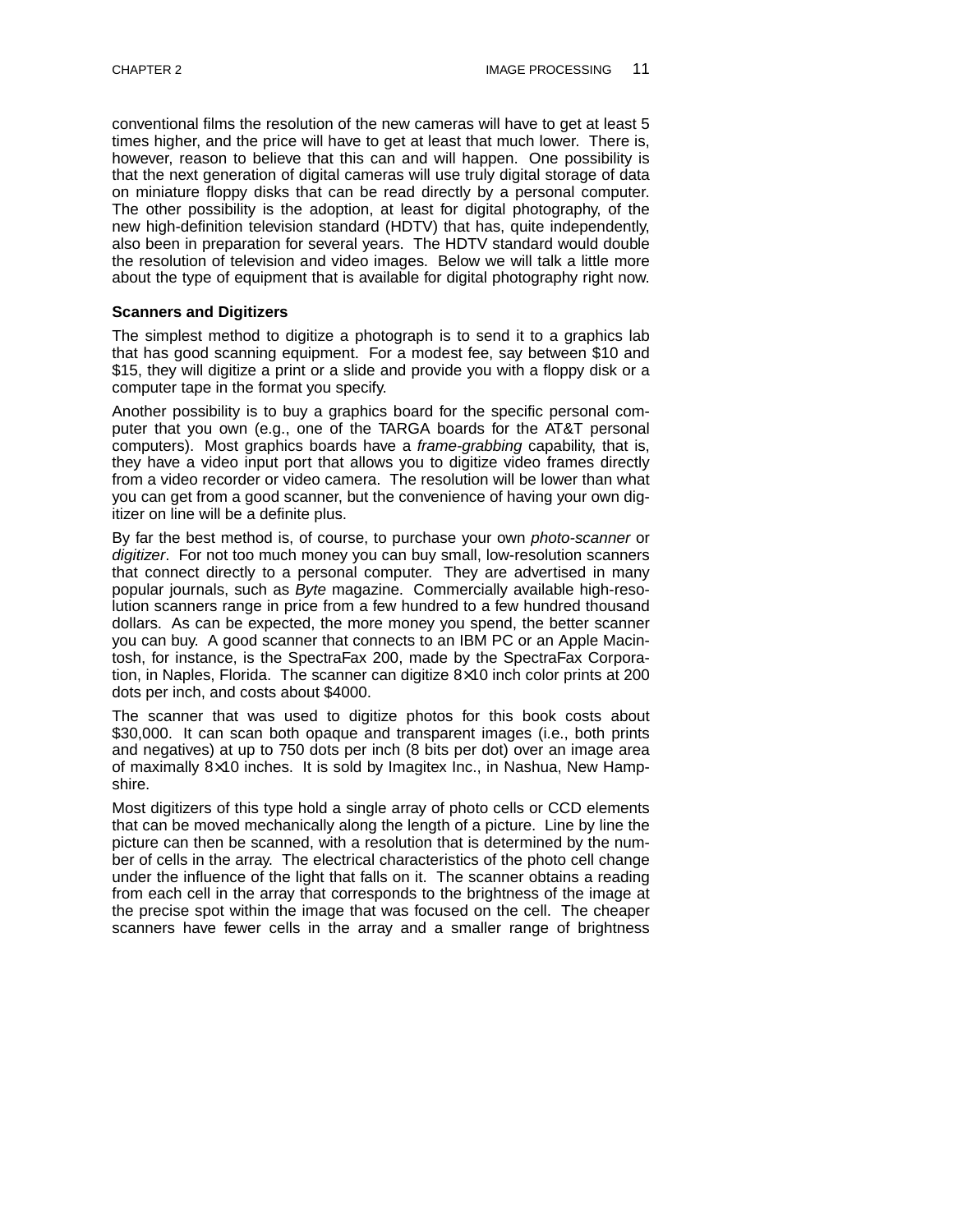values that can be distinguished. We will come back to the effect of this on image quality in Chapter 3. Be warned, though, that if you want to be able to process images of acceptable quality you need a system that can produce 512×512 dots (pixels) or more, with at least 8 bits per dot for black-and-white images, and at least 24 bits per dot for color images (8 bits each for red, green, and blue).

## **Video Printers and Film Printers**

After you have scanned in the image and processed it in the digital darkroom that lives in your home computer, the image must somehow be put back on film or paper. The cheapest solution is simply to snap a picture from the monitor of your system with a Polaroid camera, but you are not likely to be satisfied for long with the quality of such prints.

A good solution is again to send a floppy disk or a tape with the digital output to a graphics labs and have them produce a high-quality image with good equipment. The graphics lab in this case performs the function of the camera store where you would go with a conventional film to have prints made. The problem for the time being is that there are not many graphics labs that process digital images. But that may change.

An alternative is to use a still video image printer that will allow you to produce a medium-resolution print of any video image. Still video image printers are sold by Sony, Kodak, and Canon. The price is around \$4000 for the printer and about \$1 per print made.

The best, but also the most expensive, solution is to buy your own high-resolution digital film printer that allows you to write back images onto either Polaroid film or 35mm negatives. A digital film printer reads the encoded image and varies the brightness of a light beam that writes the picture back to film in accordance with the processed information stored in the computer. As with scanners, there are cheap solutions that work slowly, at low resolution or with only a few brightness values that can be written back to film, and there are expensive solutions that can work miracles. The most expensive film printers, such as the ones used to make animation movies at the Disney Studios, can cost up to half a million dollars. The one that was used to prepare this book is the QCR D4/2 system made by Matrix Instruments Inc. in Orangeburg, New York. It has a maximum resolution of 4096×4096 dots with a brightness range from 0 to 255. It is relatively slow: it takes about 20 minutes to put a color image back on film at full resolution. Compared to its (up to 50 times) faster brothers it is also relatively cheap. It costs about \$20,000.

## **Further Reading**

A gentle and readable introduction to image processing, including an overview of the early work done at NASA's Jet Propulsion Lab in Pasadena, can be found in the March 1987 special issue of Byte magazine. The more theoretically inclined will probably find more than they bargain for in the following books: